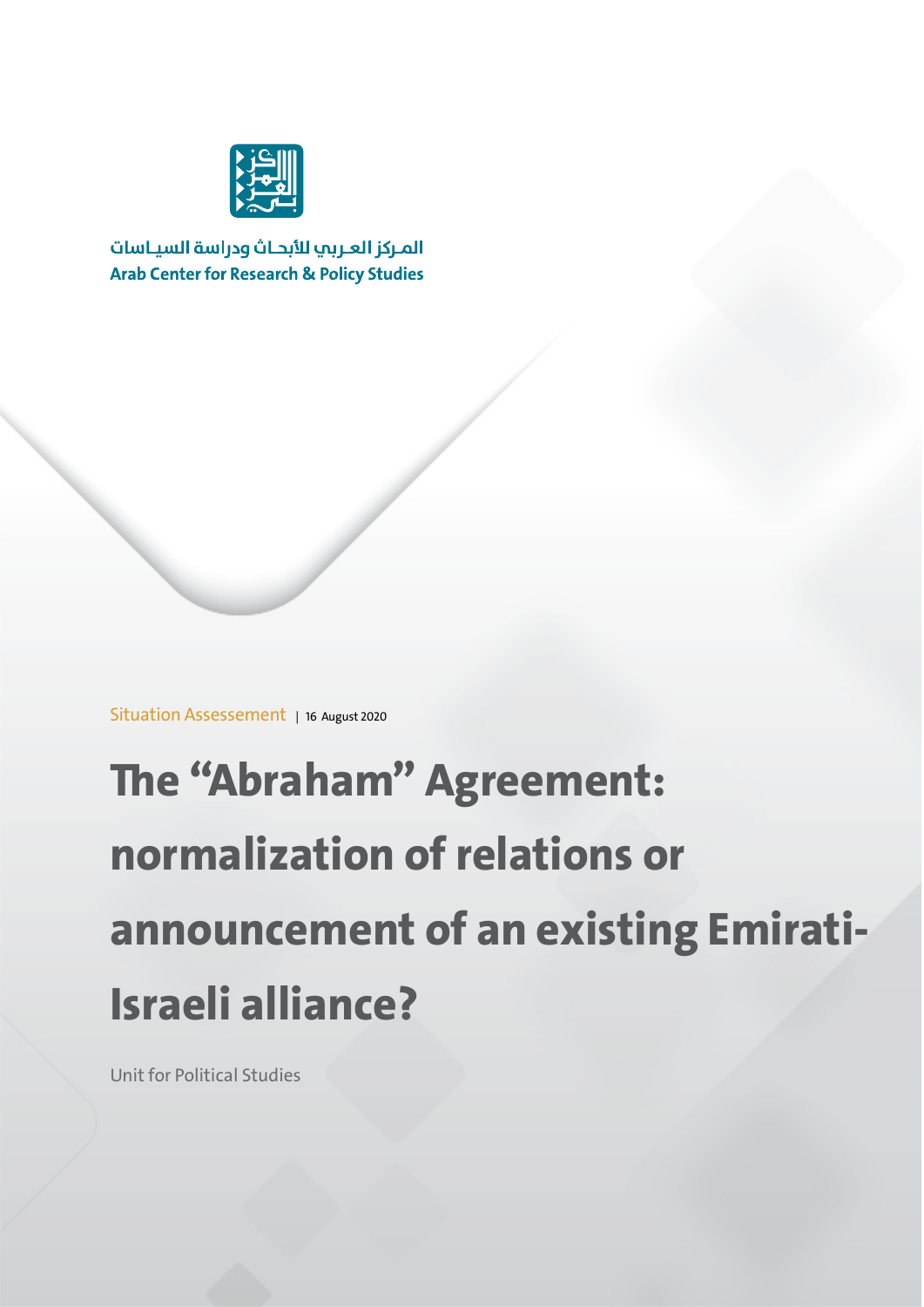#### The "Abraham" Agreement: normalization of relations or announcement of an existing Emirati-Israeli allianc

Series: Situation Assessement

16 August 2020

#### Unit for Political Studies

The Unit for Political Studies is the Center's department dedicated to the study of the region's most pressing current affairs. An integral and vital part of the ACRPS' activities, it offers academically rigorous analysis on issues that are relevant and useful to the public, academics and policy-makers of the Arab region and beyond. The Unit for Political Studie draws on the collaborative efforts of a number of scholars based within and outside the ACRPS. It produces three of the Center's publication series: Assessment Report, Policy Analysis, and Case Analysis reports. .

Copyright © 2020 Arab Center for Research and Policy Studies. All Rights Reserved.

The Arab Center for Research and Policy Studies is an independent research institute and think tank for the study of history and social sciences, with particular emphasis on the applied social sciences.

The Center's paramount concern is the advancement of Arab societies and states, their cooperation with one another and issues concerning the Arab nation in general.To that end, it seeks to examine anddiagnose the situation in the Arab world - states and communities- to analyze social, economic and cultural policies and to provide political analysis, from an Arab perspective.

The Center publishes in both Arabic and English in order to make its work accessible to both Arab and non-Arab researchers.

The Arab Center for Research and Policy Studies Al-Tarfa Street, Wadi Al Banat Al-Dayaen, Qatar PO Box 10277, Doha +974 4035 4111 www.dohainstitute.org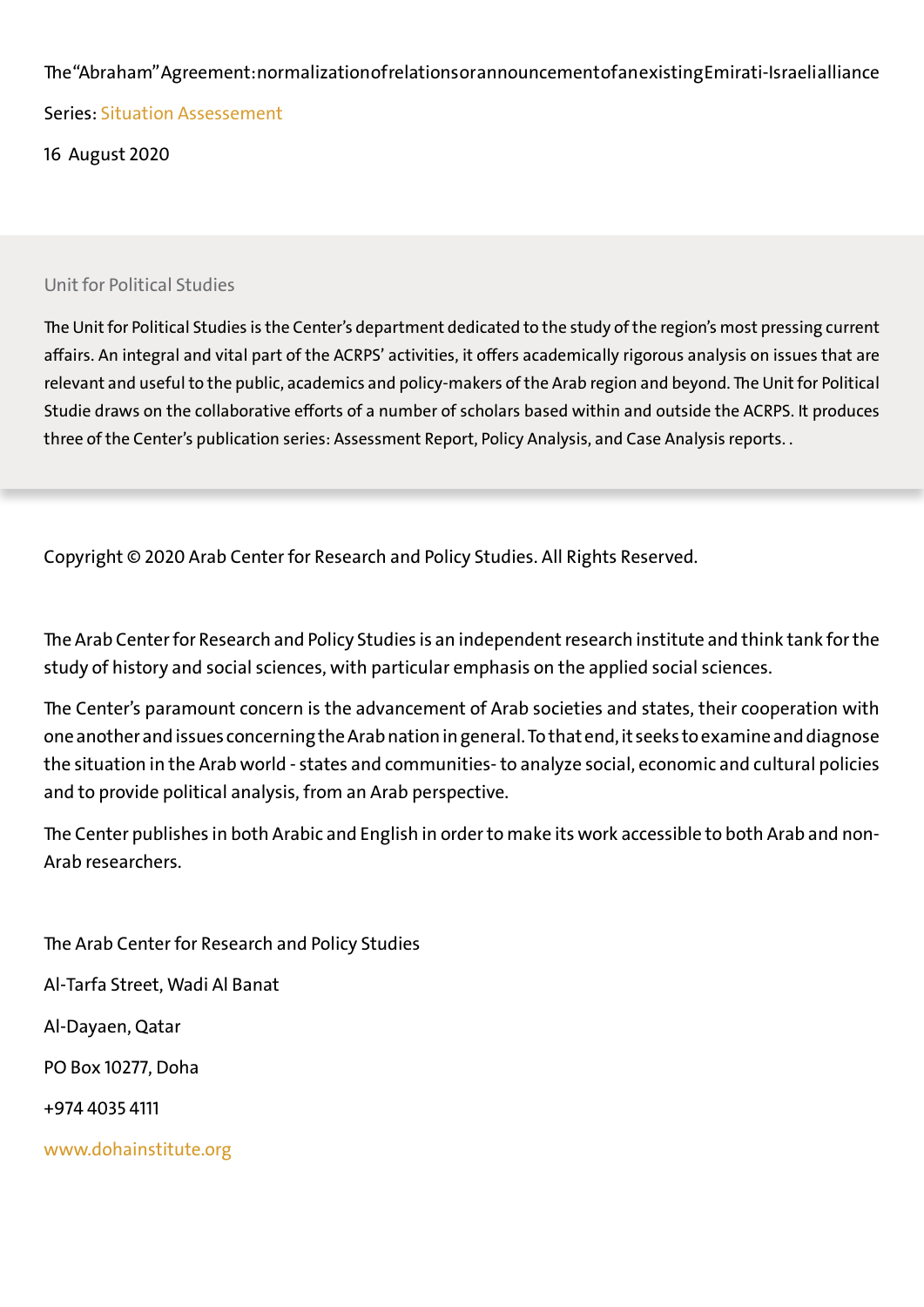## **Table of Contents**

| History of Emirati-Israeli Relations and a construction of the construction of 1             |  |
|----------------------------------------------------------------------------------------------|--|
| Details of the Agreement and a constrained and a constraint constraint and 3                 |  |
| What Israel gains from the agreement. The account of the contract of the state of 4          |  |
| Summary. The contract of the contract of the contract of the contract of the contract of $5$ |  |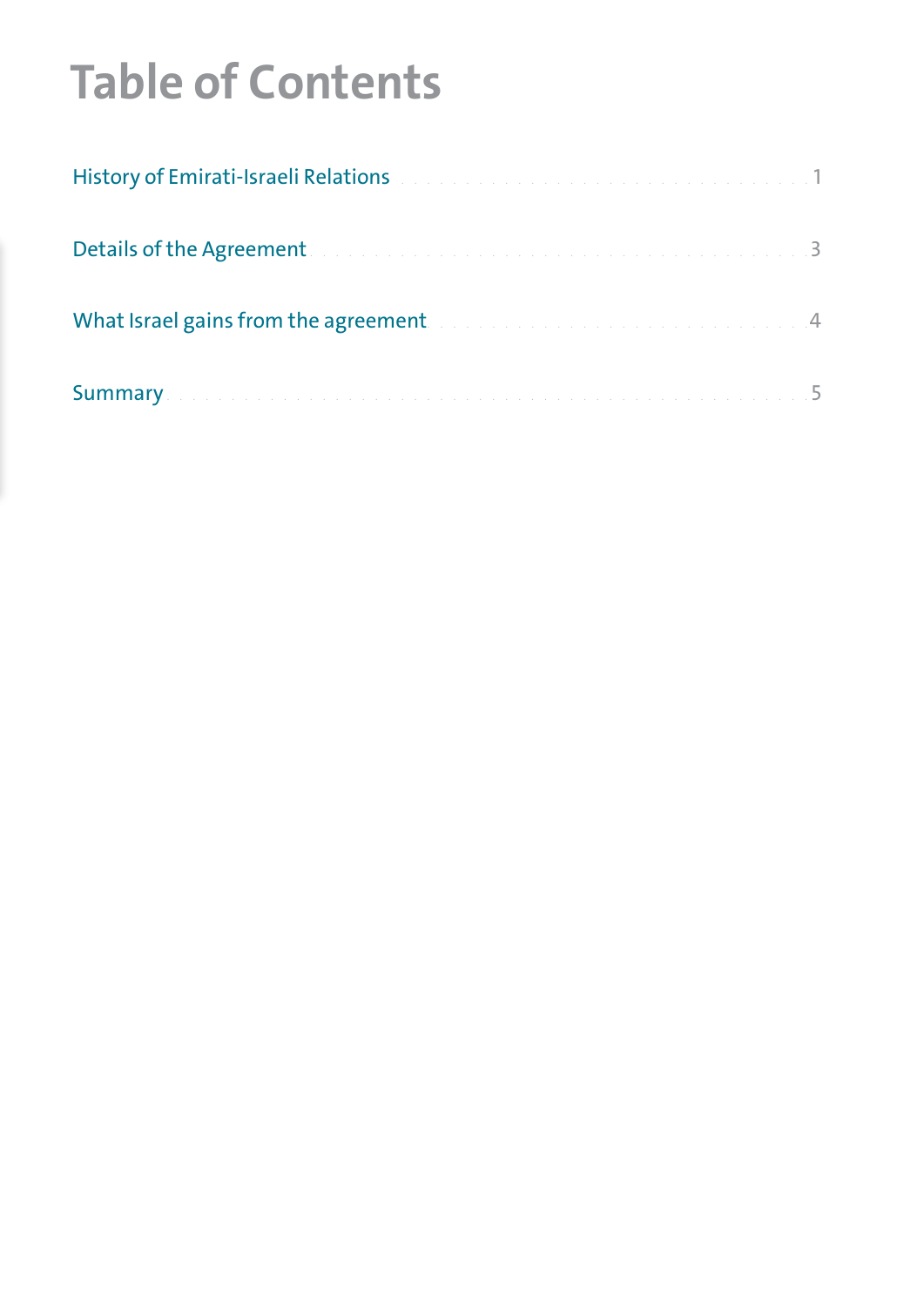<span id="page-3-0"></span>On 13 August, the White House announced that it had reached what it referred to as a "historic" peace agreement between the United Arab Emirates (UAE) and Israel. President Trump published the text of the joint statement for the agreement via Twitter, where it was said that "President Donald Trump, Prime Minister Benjamin Netanyahu, and Crown Prince Muhammad bin Zayed of Abu Dhabi conducted talks today and agreed to a complete normalization of relations between Israel and the UAE ." During his daily press conference, Trump announced that the coming weeks might see the conclusion of more peace deals, adding that he would have wanted the agreement to be named after him, if not for fear of media reprisals. The deal, having brought Israeli-Emirati ties public and laid the groundwork for their further development openly and unabashedly, was eventually dubbed the "Abraham" Agreement.

## **History of Emirati-Israeli Relations**

The agreement announced by President Trump serves to legitimize ties, both public and confidential, spanning nearly two decades between the Emirates and Israel in fields of security, military, commerce, and the economy. Abu Dhabi's Committee for Vital Establishments and Facilities, responsible for safety and security, signed a contract valued at \$816 million in 2008 with AGT International, a Swiss company owned by Israeli businessman Mati Kochavi, for the purchase of surveillance materials for vital infrastructure in the Emirates, namely oil and gas facilities. **(1)** The very same company provided Abu Dhabi with three drones in an attempt to strengthen the latter's intelligence and security capabilities.<sup>(2)</sup> It also provided police forces in Abu Dhabi with a central security surveillance syst known as Falcon Eye, work beginning officially on the project in July 2016.**(3)**

In August 2018, the UAE purchased advanced cellphone hacking technology from the Israeli NSOGroup to surveil its detractors both at home and overseas, as well as those considered to be adversaries namely journalists and intellectuals.<sup>(4)</sup> In January 2020, Amnesty International demanded th cease granting export licenses to the group, whose products have been used in attacks described by the organization as "vicious" against human rights activists in numerous states, including the UAE. **(5)**

Militarily, the UAE conducts many joint exercises side by side with Israel, **(6)** including "redflag" exercises, an advanced aerial drill supervised by the U.S. Air Force.<sup>(7)</sup> In March 2017 and April 2019, the UAE Force participated in military exercises known as *Iniohos* in Greece, where Israel was also present. **(8)**

**7**"Israeli allies fly with U.S. forces at Red Flag," U.S. Air Force, 22/7/2009, accessed on 19/6/2020, at: htt[ps://bit.ly/3daKsD3](https://bit.ly/3daKsD3)

**<sup>1</sup>** Nissar Hoath, "AGT wins two government security contracts," Emirates 24/7, 2/3/2008, accessed on 13/6/2020, at: htt[ps://bit.ly/2UG5C5z](https://bit.ly/2UG5C5z)

**<sup>2</sup>** Uri Blau & Avi Scharf, "Mysterious Israeli Businessman Behind Mega-deal to Supply Spy Planes to UAE," Haaretz, 21/8/2019, accessed on 14/6/2020, at: <https://bit.ly/3e0AdCH>

**<sup>3</sup>**"Abu Dhabi Tutlaq Niz m "'Ayn al-Saqr" al-'Amni li-Muraqabat al-Madina", *Asharq Alawsat*,14 July 2016. Accessed 14 June 2020 via htt[ps://bit.ly/2C600vc;](https://bit.ly/2C600vc;) "Markaz al-Tahakkum" Yutliq "'Ayn al-Saqr" fi Abu Dhabi", *Emarat Al Youm*,14 July 2016, Accessed 16 June 2020 via htt[ps://bit.ly/2C5ovsg.](https://bit.ly/2C5ovsg)

**<sup>4</sup>** DavidD. Kirkpatrick & Azam Ahmed, "Hacking a Prince, an Emir and a Journalist to Impress a Client," New York Times, 31/8/2018, accessed on 17/6/2020, at: htt[ps://nyti.ms/3eo5DTT](https://nyti.ms/3eo5DTT)

**<sup>5</sup>** Isra'il: Awqifu Tasdir Majmu'at NSO "li-Baramij al-Tajassus ila Muntahiki Huquq al-Insan", Amnesty International,14 January 2020, Accessed 18 June 2020 via htt[ps://bit.ly/30UecSc](https://bit.ly/30UecSc).

**<sup>6</sup>**"United Arab Emirates air force participates in first Red Flag," U.S. Air Force, 24/8/2009, accessed on 18/6/2020, at: htt[ps://bit.ly/2BiMOma](https://bit.ly/2BiMOma)

**<sup>8</sup>** Gili Cohen, "Israeli Air Force Holds Joint Exercise with United Arab Emirates, U.S. and Italy," *Haaretz*, 29/3/2017, accessed on 14/6/2020, at: htt[ps://bit.](https://bit.ly/30G4m6g) [ly/30G4m6g](https://bit.ly/30G4m6g); Anna Ahronheim, "Israel Air Force in Greece as part of Iniohos 2019," Jerusalem Post,8/4/2019, accessed on 14/6/2020, at: htt[ps://bit.ly/3fl7JDL](https://bit.ly/3fl7JDL)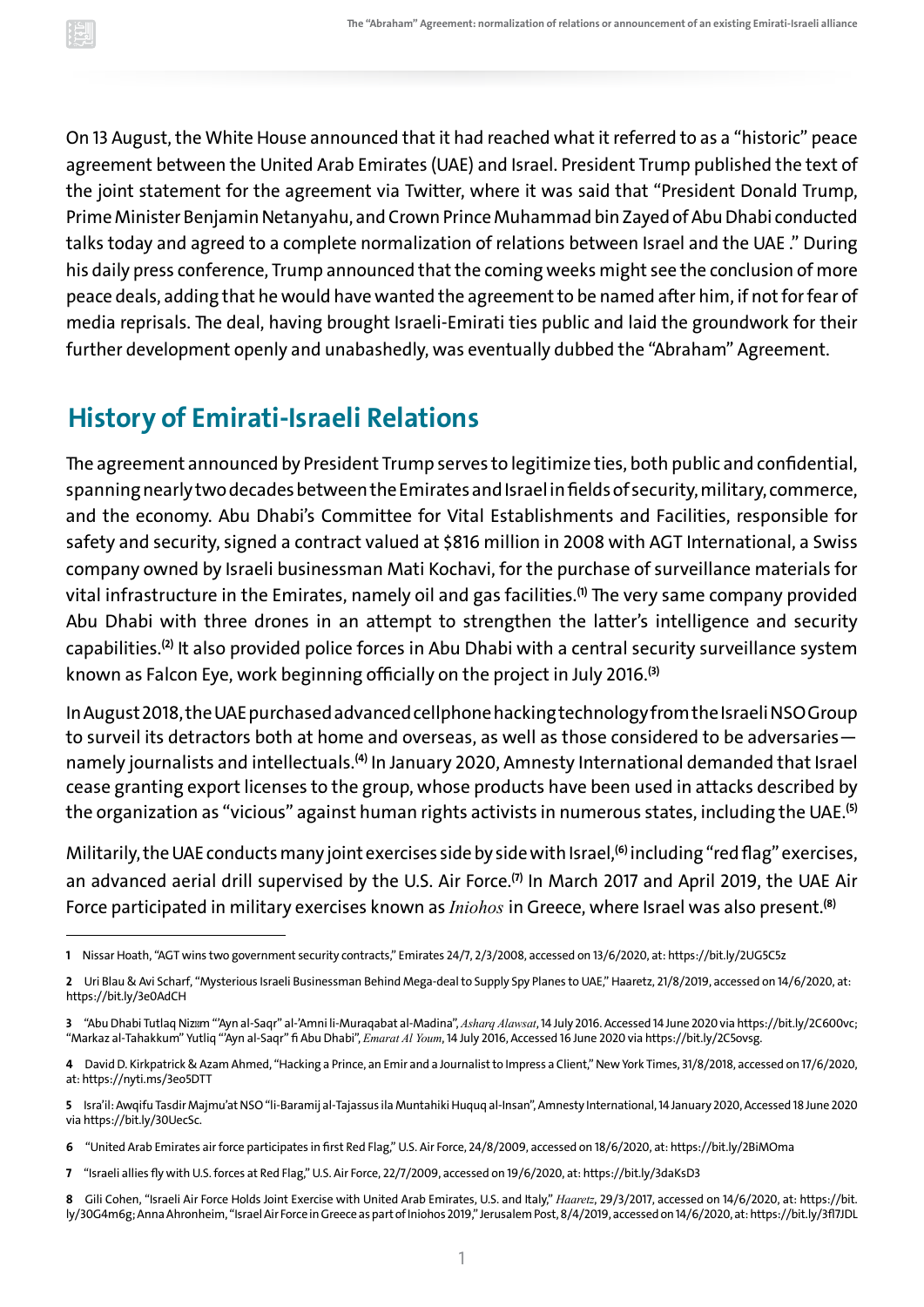In order to guarantee safe navigation in the Gulf, Israeli military relations with the Emirates have deepened, especially after the May 2019 attacks on oil tankers near the port of al-Fujaira. In August of the same year, former Israeli Minister of Foreign Affairs Israel Katz announced that Israel had become part of "the international alliance for the security and protection of international shipping and guaranteeing the safety of maritime passageways"**(9)** established by the United States which includes Saudi Arabia, the UAE, Bahrain, Britain, Australia, and Albania and aims to strengthen the safety and security of commercial vessels that transit through the maritime passages. **(10)**

On the level of diplomacy, culture, and athletics, Emirati-Israeli normalization has been a notable advancement in recent years. In October 2018, the Israeli Minister of Culture and Athletics, Miri Regev, made a public visit to Abu Dhabi. **(11)** At the same time, the Minister of Communications, Ayoob Kara, participated in the International Telecommunication Union (ITU) Plenipotentiary Conference, held in Dubai. Israeli Minister of Intelligence and Foreign Affairs, Israel Katz, made a visit to Abu Dhabi in July 2019 to attend an environmental conference organized by the United Nations. A delegation from the Israeli Ministry of Justice, led by Deputy Attorney General Dina Zilber, also visited Abu Dhabi to participate in an international anticorruption conference in December 2019. Israeli delegations, likewise, have appeared at international sporting events as well as at international cultural, economic, and scientific conferences in Abu Dhabi and Dubai.

Ties between the UAE and Israel, public and confidential, have taken a rapid turn in recent months. . On the 12th of this past June, Israeli newspaper *Yedioth Ahronoth* published an article by the Emirati ambassador to the United States, Yousef Al Otaib, titled "Annexation or Normalization"**(12)**. The article came out a mere three days after an Emirati aircraft landed at Ben Gurion**(13)** carrying, the UAE said, COVID-19 relief cargo for Palestinians, in a step aimed at concealing the level of normalization between the two parties. The Palestinian Authority refused to accept the aid, on account of the UAE's lack of coordination with them on the matter**(14)**. On the 17th of the same month, the Emirati state minister for foreign affairs, Anwar Gargash, took part remotely in the annual conference for American Jewish Committee and gave a speech, in which he said that "communication with Israeli is very important and will lead to better results than other courses taken in the past."**(15)**

As such, it might be said that the latest agreement symbolizes a sort of summit in the long course of relations between the two states. Boaz Bismuth, editor-in-chief of *Israel Today* and a confidante

15<https://bit.ly/37OmSv7>

**<sup>9</sup>**"Israel involved in US-led naval mission in Strait of Hormuz — foreign minister," Time of Israel, 6/8/2019, accessed on 16/6/2020, at: htt[ps://bit.](https://bit.ly/3d4D643) [ly/3d4D643](https://bit.ly/3d4D643)

**<sup>10</sup>**"Tahaluf Himayat al-Milaha fi al-Khalij yabda' Muhammahu min al-Bahrain", *Al-AIN*, 7 November 2019, accessed 16 June 2020 via: htt[ps://bit.](https://bit.ly/2YF6QPN) [ly/2YF6QPN.](https://bit.ly/2YF6QPN)

**<sup>11</sup>** Wazira Isra'iliyya Tatajawwal Dakhil Masjid al-Shaykh Zayid fi Abu Dhabi, *Al-Quds Al-Arabi*, 29 October 2018,<https://bit.ly/37Kcwfp>.

**<sup>12</sup>** Yousef Al Otaib, "Annexation will be a serious setback for better relations with the Arab world," Ynet News,12/6/2020, accessed on 14/6/2020, at: <https://bit.ly/30HBefg>

**<sup>13</sup>** Al-Imarat 'an Ta'irat al-Musa'adat al-Thaniya: Hammuna Da'm al-Filastiniyyin li-l-Takhfif min Wata'at Ja'ihat Kuruna, CNN, 10 June 2020, accessed 17 June 2020 via htt[ps://cnn.it/2zFx8Jp](https://cnn.it/2zFx8Jp).

**<sup>14</sup>** Ali Sawafta and Alexander Cornwell, Palestinian PM says not informed of new UAE aid fight via Israel, *Reuters*, 9 June 2020, accessed 17 June 2020 via [https://bit.ly/37OmSv7.](https://bit.ly/37OmSv7)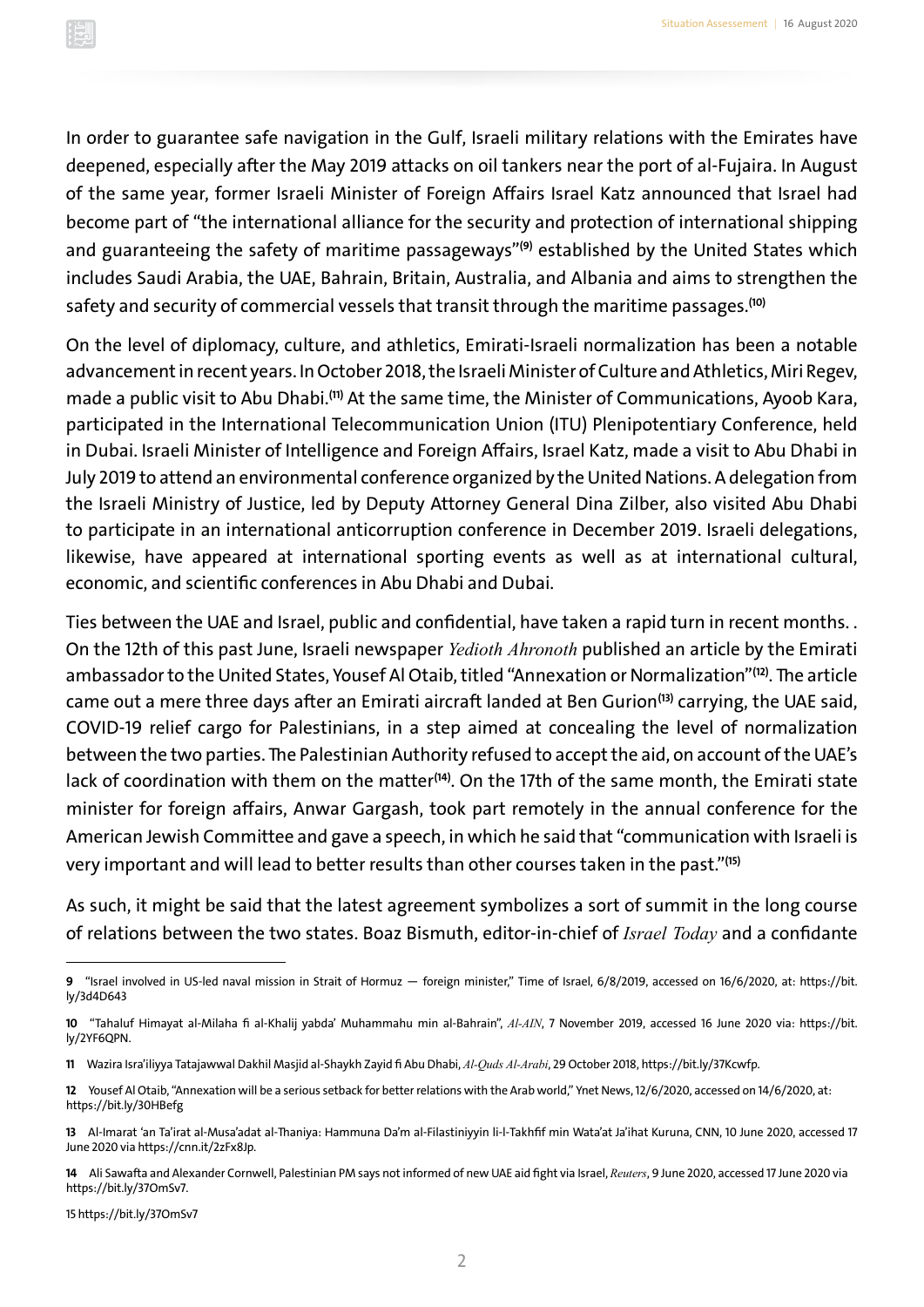<span id="page-5-0"></span>

of Netanyahu, described the agreement saying that "the UAE, once Israel's mistress of two decades, now become its legal spouse in public."**(16)**

Gradual normalization in and of itself, in fact, was the product of an Emirati conception of the UAE's standing and role in the Gulf and greater region, its relations with the United States, as well as the necessity of entering an alliance with Israel, who shares the very same set of considerations: first, the danger posed (to both) by democratic transition in the region; second, regarding Iran as the primary enemy; third, the necessity of containing Turkish influence; fourth, the fear of expansion among Islamist movements, even moderate strands, and the use of intimidation against them; and fifth, the need to work together within Washington to affect the American administration's policies toward the same ends - so as to avoid a repeat of, for example, the position taken by the United States on Mubarak during the January Revolution or of agreements such as the Iran nuclear deal. The Palestinian issue, on the other hand, is not on the agenda at all; the UAE and Israel both consider Palestinian resistance to be terrorism and President of the Palestinian Authority Abu Mazen's stubborn attachment to remaining international precedents and decisions harmful to the so-called "peace process."

It was clear that American cover was insufficient for the UAE's regional expansion to control ports on the Red Sea seaports, along the Horn of Africa and Yemen, and on the Mediterranean, through intervention in Libya. Such expansion, rather, required a strong regional ally such as Israel.

## **Details of the Agreement**

The trilateral joint statement emphasized that normalization of relations between the United Arab Emirates and Israel will be complete; delegations from both parties will meet in the coming weeks to sign secondary treaties covering a wide range of issues, including the establishment of embassies and completing agreements related to investment, tourism, direct flights, security, communications, technology, energy, healthcare, culture, and the environment. In a blatant attempt to create the impression that the UAE won some kind of victory through the agreement, the joint statement indicated that Israel will delay its announcement of the annexation of Palestinian lands per the Trump plan, despite being aware that postponing the annexation announcement had been previously decided for reasons related to the governing coalition in Israel and to Trump's stance on the issue. During the press conference he called immediately after the joint statement's release, Netanyahu stressed his commitment to the annexation project and that the possibility of making the decision to carry it out, at the right time, is still on the table.

It is true that the vindication in and of itself is useful for Israel, encouraging it to threaten to annex additional Palestinian lands in the future and suspend the threat in exchange for another Arab state joining the process of normalizing relations. What is also true is that normalization, coming under the worst Israeli prime minister with regard to Palestine, is a gift to Israel's right wing, apart

**<sup>16</sup>** Boaz Bismuth, Peace for peace: treaty with UAE changes the historical equation", *Israel Hayom*, 13 August 2020, [h](https://www.israelhayom.co.il/article/790921)tt[ps://www.israelhayom.co.il/](https://www.israelhayom.co.il/article/790921) [article/790921.](https://www.israelhayom.co.il/article/790921)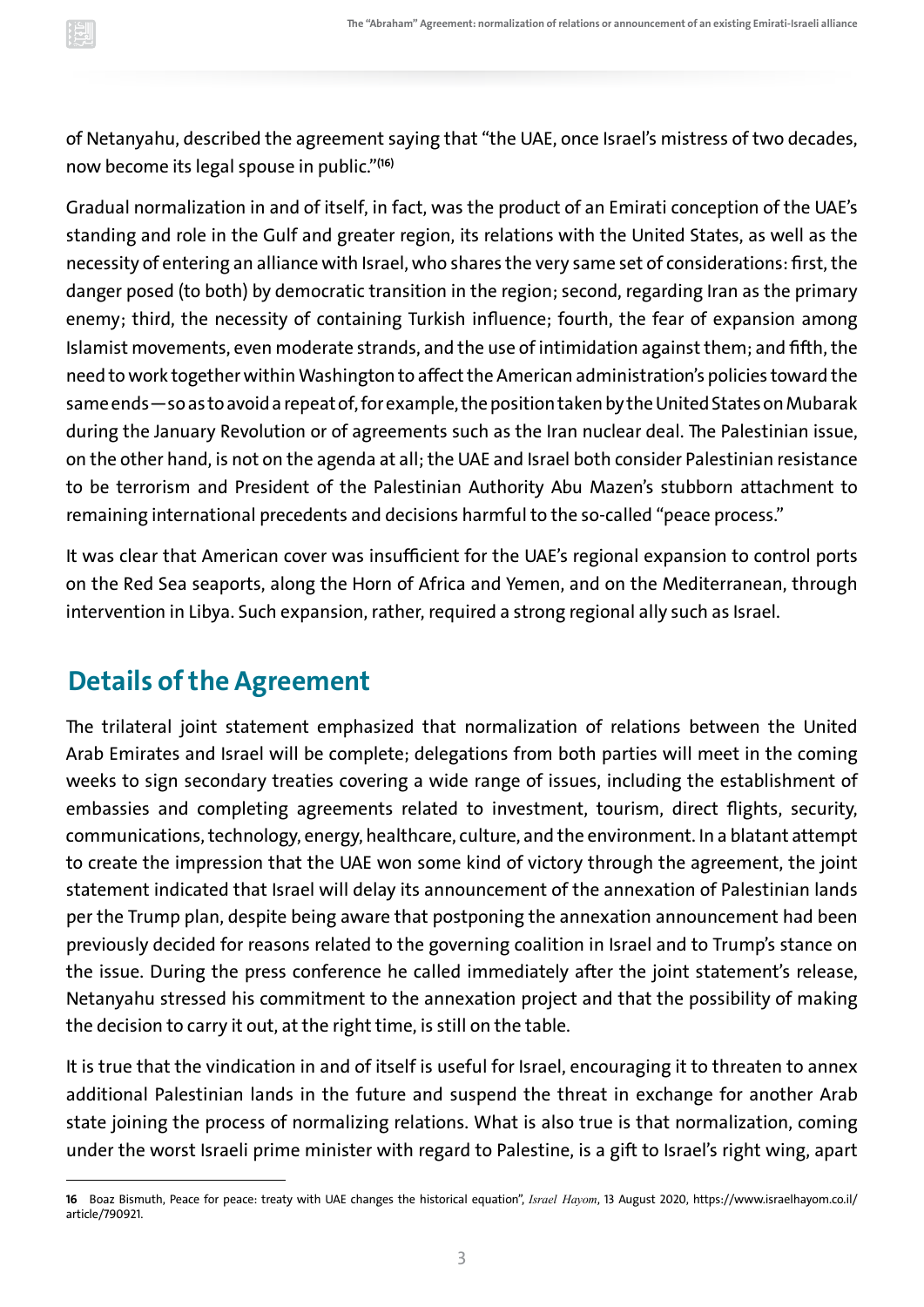<span id="page-6-0"></span>from the one-sided withdrawal from an Arab peace process that has stipulated the establishment of a Palestinian state prior to normalization, along the 4th of June borders, with Jerusalem as its capital and a right of return for Palestinian refugees—an initiative that has in and of itself included numerous concessions.

Immediately after agreement was reached, Netanyahu charged the head of the National Security Council, part of the Office of the Prime Minister, Meir Ben-Shabbat, with leading the Israeli committee to continue enacting the agreement as swiftly as possible. Netanyahu also decided to send the head of Mossad, Yossi Cohen, who played a major role in the reaching of this agreement and continues to enjoy close relations with UAE leadership, to Abu Dhabi to conclude the peace treaty to be signed at the White House in the coming weeks.

#### **What Israel gains from the agreement**

Israel places high importance on achieving normalized relations with Arab states. In addition to their latent desire to procure legitimacy for the armed theft of Palestine, Israel still strives to normalize and strengthen its relations and conclude peace agreements with Arab states, especially under the leadership of Netanyahu who has overseen one of the most right-wing, fascist governments in Israel's history, while Israel continues to strengthen its settlement activity and ethnic cleansing as a prelude to annexing as much occupied Palestinian land as possible. Netanyahu continues to repudiate the notion of "land for peace" called for by the 2002 Arab peace initiative, in favor of "peace for peace." Netanyahu realizes that, by normalizing relations and concluding peace agreements with Arab states before a solution to the Palestinian issue is reached, he can deprive Palestinians of one of the most important components of power, isolate them from their Arab neighbors, and make it easier for Israel to marginalize their cause, single them out, break their will, and force surrender upon them.

Under Netanyahu's leadership, Israel continues to deny the fact that the Palestinian issue is at the core of the Arab-Israeli conflict, and it seeks to locate interests it has in common with many ruling Arab regimes without solving the Palestinian issue—against, for example, the "Iranian danger," which it considers the common enemy; forces for democratic change in the Arab region; and Islamic movements of all types. Therefore, signing a peace agreement with the UAE and full normalization of relations between the two represents a major accomplishment for Israel, as well as a clear endorsement of its positions, policies, and practices vis a vis the Palestinian issue, including:

- The attempt by Israel and the American administration to settle the Palestinian issue and force the Palestinian people into surrender by way of the American president's so-called "Deal of the Century" which adopts the Israeli right's extremist view toward solving the Palestinian issue in all its parts, namely legitimizing and codifying settlement activity in the West Bank and occupied East Jerusalem;
- The American administration's decision to recognize Jerusalem as the capital of the occupying state and move its embassy there, so as to settle the issue of Jerusalem;